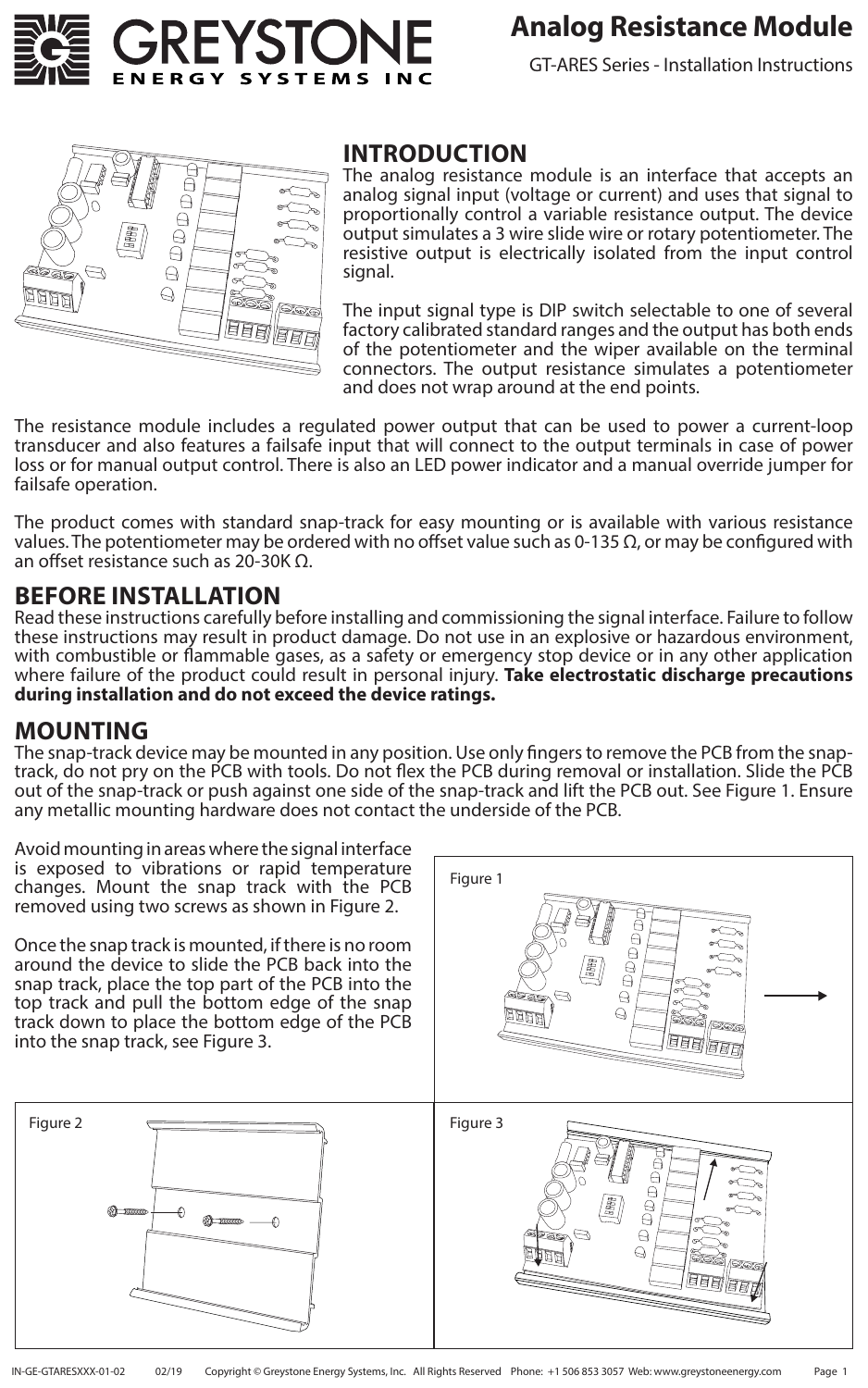### **WIRING**

- Deactivate the 24 Vac/dc power supply until all connections are made to the device to prevent electrical shock or equipment damage. Follow proper electrostatic discharge handling procedures when installing the device or equipment damage may occur.
- Use 22 AWG shielded wiring for all connections and do not locate the signal interface wires in the same conduit with wiring used to supply inductive loads such as motors. Make all connections in accordance with national and local codes.

## **WIRING - POWER INPUT**

- Connect the plus DC or the AC voltage hot side to the PWR terminal. The supply common is connected to the COM terminal. The device is reverse voltage protected and will not operate if connected backward. It has a half-wave power supply so the supply common is the same as the input signal common.
- Several devices may be connected to one power supply and the input signals all share the same common.
- Ensure the supplied power is within the device ratings. Power supply voltages outside the ratings may cause over-heating, device damage or unreliable operation.

## **WIRING - INPUT SIGNAL**

- The analog input signal is connected to the IN terminal. The input signal is referenced ti the COM terminal.
- Ensure the INPUT SELECT switches are set for the correct signal type, either voltage or current. The input signal will typically come from a DDC or BAS analog output.

## **WIRING - POWER OUTPUT**

The 20V terminal is a regulated power supply output which provides a 20 Vdc power supply at 30 mA maximum that can be used to operate an external sensor.

## **WIRING - RESISTANCE OUTPUT**

- The signal interface output stimulates a potentiometer.
- Terminal R is the wiper, terminal W is the low end (minimum) of the pot and terminal.
- Terminal B is the high end (maximum) of the pot.

Study the wiring diagrams for proper connections with various input/output signal types and with both sinking or sourcing applications.

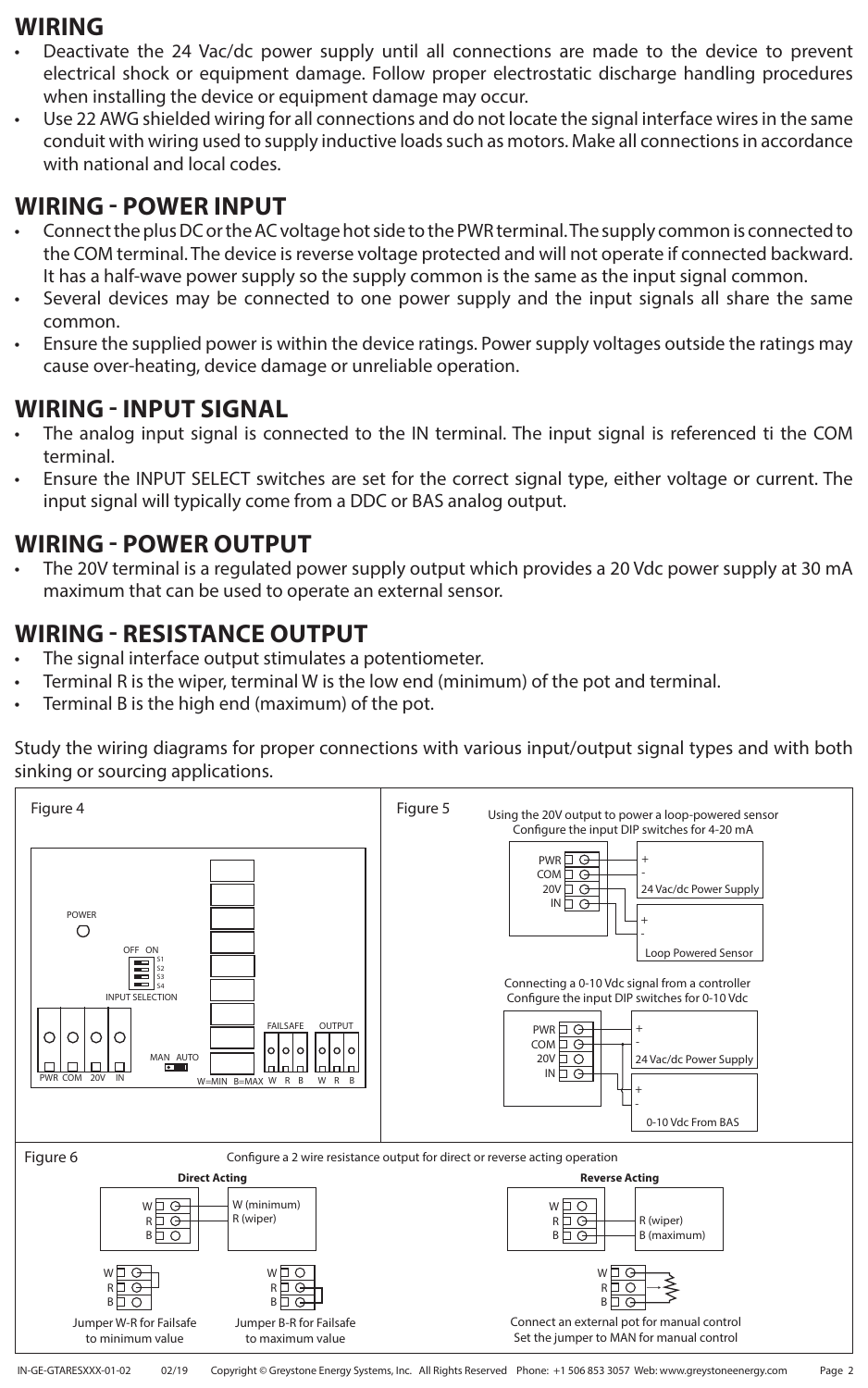# **OPERATION - INPUT AND OUTPUT SIGNALS**

The input signal type is selected with the 4 position DIP switch labeled INPUT SELECT. The available input signal types and DIP switch positions are shown in the chart below.

| <b>Input Type</b> | S <sub>1</sub> | S <sub>2</sub> | <b>S3</b>  | <b>S4</b>  |
|-------------------|----------------|----------------|------------|------------|
| 0-5 Vdc           | <b>OFF</b>     | <b>OFF</b>     | <b>OFF</b> | ON         |
| 0-10 Vdc          | <b>OFF</b>     | ON             | <b>OFF</b> | ON         |
| 0-15 Vdc          | <b>OFF</b>     | <b>OFF</b>     | ON         | ON         |
| 1-5 Vdc           | <b>OFF</b>     | <b>OFF</b>     | <b>OFF</b> | <b>OFF</b> |
| 2-10 Vdc          | <b>OFF</b>     | ON             | <b>OFF</b> | <b>OFF</b> |
| 3-15 Vdc          | <b>OFF</b>     | <b>OFF</b>     | ON         | <b>OFF</b> |
| $0-20$ mA         | ON             | <b>OFF</b>     | <b>OFF</b> | <b>ON</b>  |
| 4-20 mA           | ON             | <b>OFF</b>     | <b>OFF</b> | <b>OFF</b> |

For example, two applications are shown below.





0-5 Vdc Input Type **120 magazine 3 and 4-20 mA** Input Type

The ranges shown in the chart are all pre-calibrated such that 0-100% of the input signal will cause the output resistance from W to R to change from the pot minimum to the maximum value.

Upon power up, the wiper will start at the W position but will immediately sample the input signal and move to the resistance value proportional to the input signal and the selected input range.

For example, for a 0-5 Vdc input signal and a 0-135  $\Omega$  pot, the resistance between W (min) and R (wiper) will be 0 Ω for 0 Vdc input and the resistance between B (max) and R (wiper) will be 135 Ω. As the input signal increases from 0 to 5 Vdc, the resistance between W and R will increase and the resistance between B and R will decrease until the input signal is 5 Vdc. At 5 Vdc the W-R resistance will be 135  $\Omega$ and the B-R resistance will be 0 .

The resistance output has a minimum and maximum value and does not wrap around. In the above example with 0-5 Vdc input signal, the W-R resistance will increase to 135  $\Omega$  and will stay at 135  $\Omega$  even in 6 Vdc is applied to the input.

Voltage input signals are referenced to the COM terminal and have an input impedance of >10 K $\Omega$ .

Current input signals are also referenced to COM and have an input impedance of 250  $\Omega$ . The current input is a sinking type signal, the controller must source the 0-20 mA signal.

The signal interface features a micro-controller for highest accuracy and includes input filtering and hysteresis to prevent relay chatter or hunting for the correct output resistance value. The output resistance is controlled with a 256 bit resolution.

# **OPERATION - FAILSAFE INPUT**

The signal interface OUTPUT terminals are connected to the resistance values through a DPDT relay that is used to control the failsafe function. During normal operation with power applied to the signal interface, the pot resistance is connected to the OUTPUT terminals.

In the event of a power loss, the failsafe relay will disconnect the OUTPUT terminals from the pot value and instead connect the OUTPUT terminals directly to the FAILSAFE terminals.